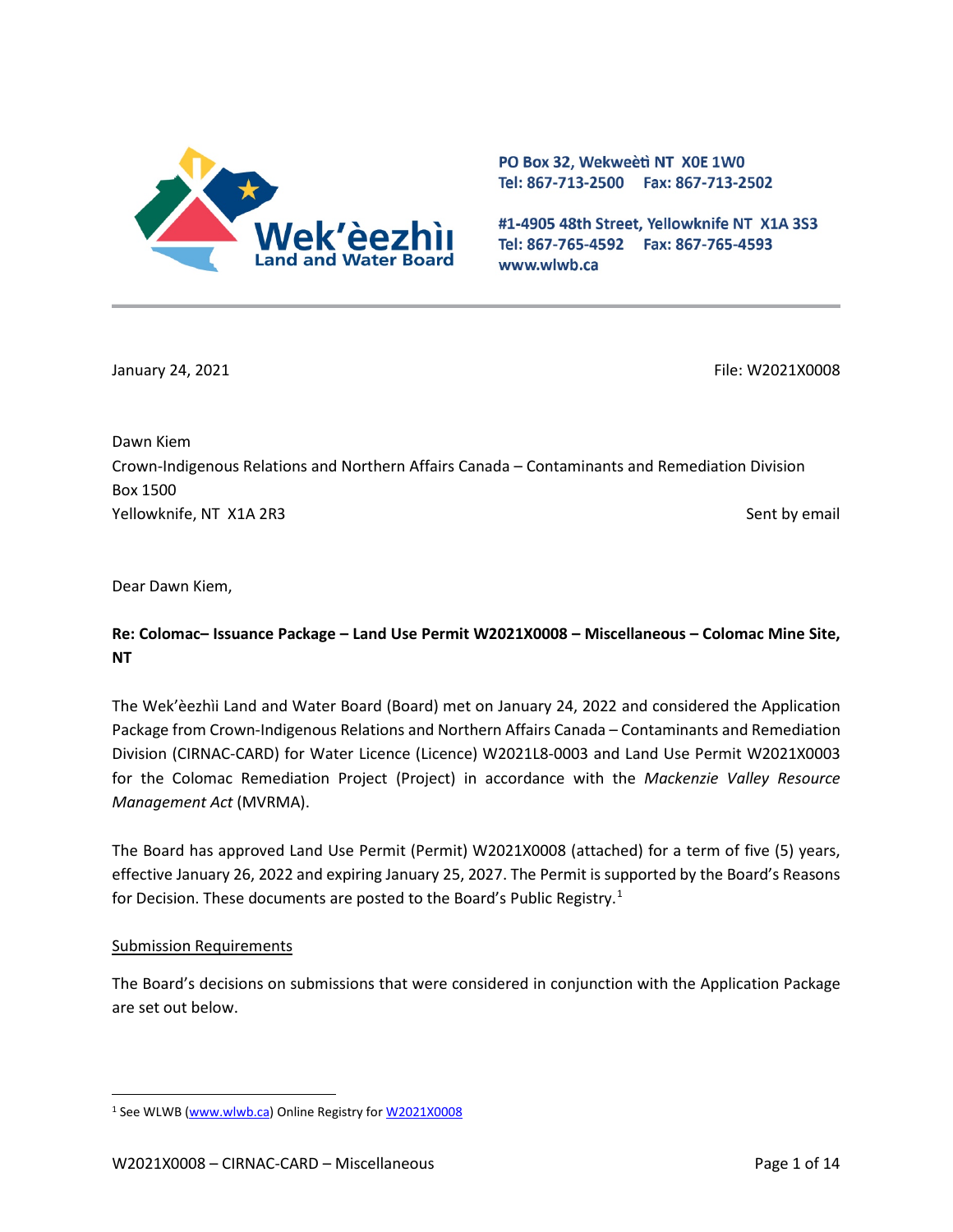#### *Management Plans – Approved*

The Board has approved the following Plans:

| <b>Condition Number</b>        | <b>Title of Plan (Version)</b>   |
|--------------------------------|----------------------------------|
| Condition 56, ENGAGEMENT PLAN  | Engagement Plan $(V3.0)^2$       |
| Condition 26, WASTE MANAGEMENT | Waste Management Plan $(V3.0)^3$ |

When these Plans are next revised and submitted, the Plans must include the changes detailed in the Reasons for Decision.

#### *Management Plans – Not Approved*

The Board did not approve the Version 9.0 of the Spill Contingency Plan<sup>[4](#page-1-2)</sup> submitted with the Application Package as explained in the Reasons for Decision. The Board requires the Version 9.1 of the Spill Contingency Plan be submitted, for approval, as soon as possible. Until the revised Plan is approved, the Licensee may not commence Project activities.

#### Inspectors

The Inspectors referred to in the Permit can be contacted at the following office:

Crown-Indigenous Relations and Northern Affairs P.O. Box 1500 4923 – 52nd Street Yellowknife NT X1A 2R3 Phone: 867-669-2442 or 867-669-2466 Fax: 867-669-2702

#### Permit Processes and Additional Information

Sections 5 and 6 of the Board's *Guide to the Land Use Permitting Process* [5](#page-1-3) (Guide) contain detailed information on permit enforcement and potential post-issuance processes, such as amendments to conditions, and assignment to another company. Please be familiar with these sections of the Guide and reach out to Board staff with any questions about Board processes related to the Permit.

Full cooperation of CIRNAC-CARD is anticipated and appreciated. Please contact Anneli Jokela at (867) 765-4588 with any questions or concerns regarding this letter.

<span id="page-1-0"></span><sup>&</sup>lt;sup>2</sup> See WLWB Online Registry for Colomac – [Engagement Plan –](https://registry.mvlwb.ca/Documents/W2021L8-0003/Colomac%20-%20Engagement%20Plan%20-%20Version%203.0%20-%20Oct%208_21.pdf) Version  $3.0 - Oct 8$  21

<span id="page-1-1"></span><sup>&</sup>lt;sup>3</sup> See WLWB Online Registry for Colomac – [Waste Management Plan –](https://registry.mvlwb.ca/Documents/W2021L8-0003/Colomac%20-%20Waste%20Management%20Plan%20-%20Version%203.0%20-%20Oct%208_21.pdf) Version 3.0 – Oct 8\_21

<span id="page-1-2"></span><sup>&</sup>lt;sup>4</sup> See WLWB Online Registry for Colomac – [Spill Contingency Plan –](https://registry.mvlwb.ca/Documents/W2021L8-0003/Colomac%20-%20Spill%20Contingency%20Plan%20-%20Version%209.0%20-%20Oct%208_21.pdf) Version 9.0 – Oct 8\_21

<span id="page-1-3"></span><sup>5</sup> See WLWB Policies and Guidelines webpage for MVLWB *[Guide to the Land Use Permitting Process](https://mvlwb.com/sites/default/files/2021-08/LWB%20Guide%20to%20the%20Land%20Use%20Permitting%20Process%20-%20FINAL%20-%20Aug%2030_21.pdf)*.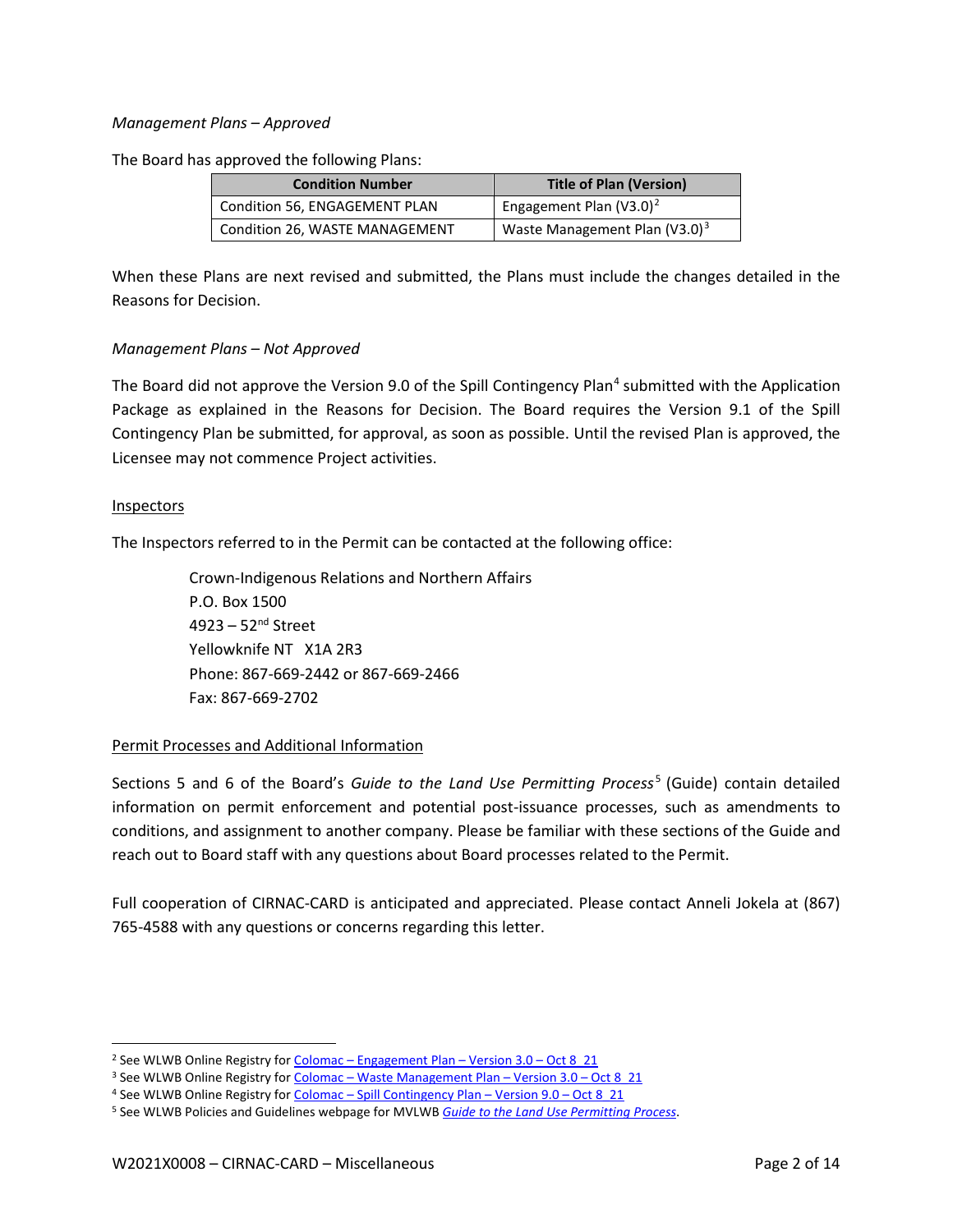Yours sincerely,

My My

Mason Mantla Chair, Wek'èezhìi Land and Water Board

- BCC'd to: Wek'èezhìi Distribution List Tim Morton – Inspector, CIRNAC Mike Roesch, CIRNAC Jessica Wilson, CIRNAC-CARD Beth Cowan, CIRNAC-CARD
- Attached: Land Use Permit W2021X0008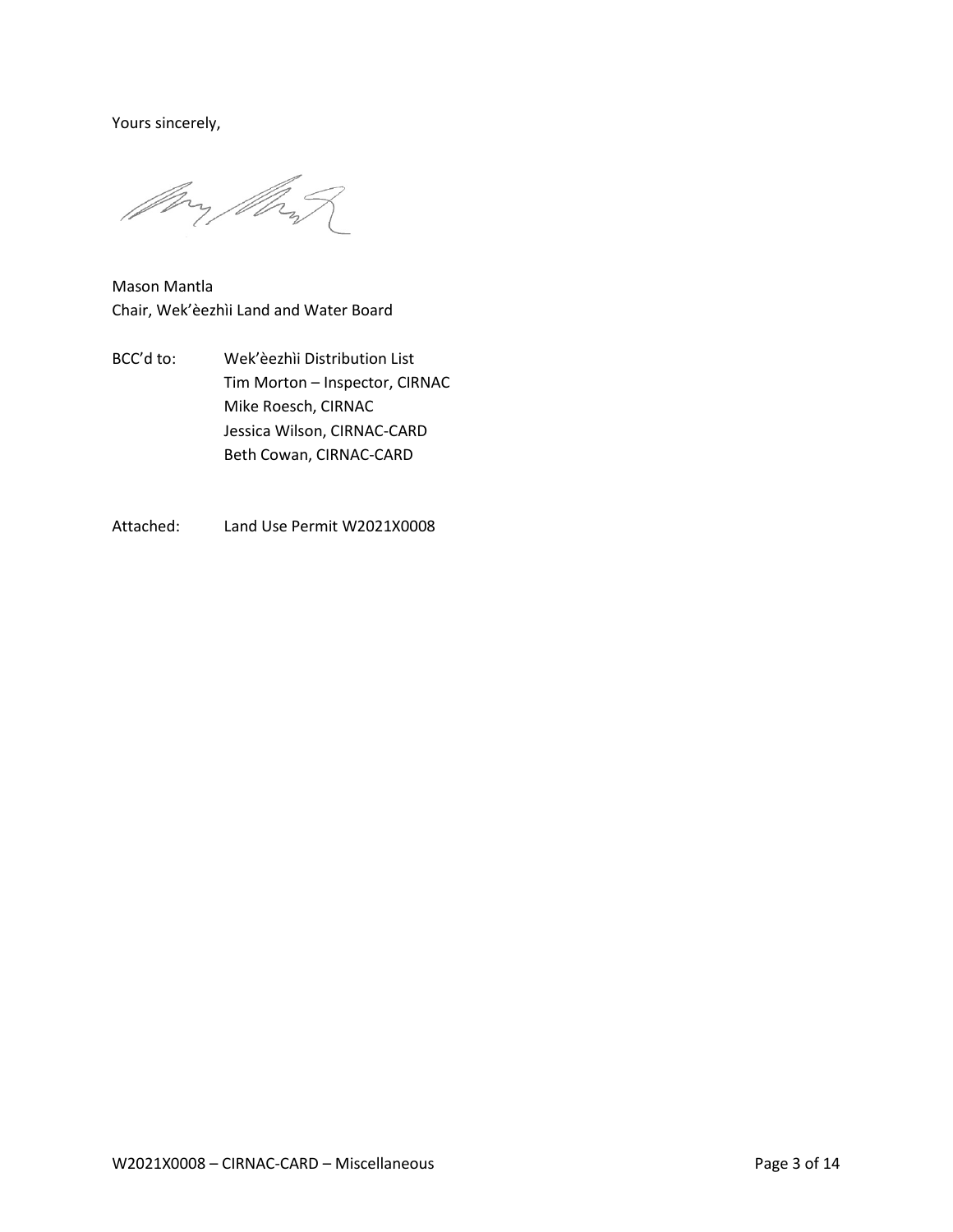

PO Box 32, Wekweeti NT X0E 1W0 Tel: 867-713-2500 Fax: 867-713-2502

#1-4905 48th Street, Yellowknife NT X1A 3S3 Tel: 867-765-4592 Fax: 867-765-4593 www.wlwb.ca

## **Crown-Indigenous Relations and Northern Affairs Canada – Contaminants and Remediation Division Land Use Permit W2021X0008**

Pursuant to the *Mackenzie Valley Resource Management Act* and Mackenzie Valley Land Use Regulations, the Wek'èezhìi Land and Water Board grants this Land Use Permit to:

Crown-Indigenous Relations and Northern Affairs Canada – Contaminants and Remediation Division (Permittee)

of Box 1500, Yellowknife, NT, X1A 2R3

(Mailing Address)

hereinafter called the Permittee, to proceed with the following land-use operation, subject to the annexed definitions and conditions contained therein:

| Location:              | <b>Colomac Remediation Project</b>                               |
|------------------------|------------------------------------------------------------------|
| <b>Purpose:</b>        | Miscellaneous – Remediation and Reclamation of Colomac Mine Site |
| Type:                  | Type A                                                           |
| <b>Effective Date:</b> | January 24, 2022                                                 |
| <b>Expiry Date:</b>    | January 23, 2027                                                 |

**Mason Mantla, Chair**

**Wek'èezhìi Land and Water Board Meaghan MacIntyre-Newell, Witness**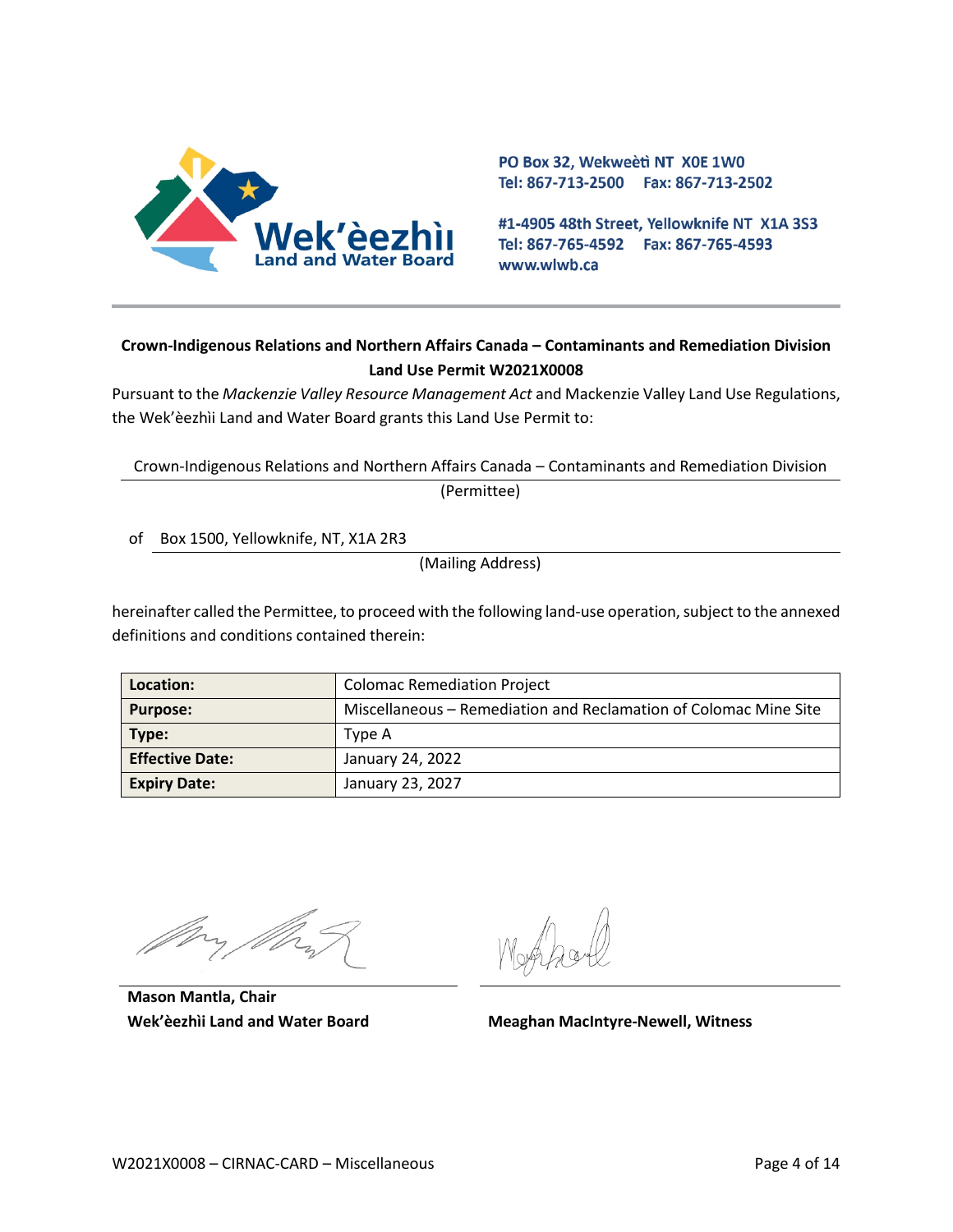#### **Conditions Annexed to and Forming Part of Land Use Permit # W2021X0008**

#### **Part A: Scope of Permit**

- 1. This Permit entitles the Permittee to conduct the following land-use operation:
	- a) Use of vehicles and/or machines; and
	- b) Storage of fuels.
- 2. This Permit is issued subject to the conditions contained herein with respect to the use of land for the activities and area identified in Part A, Condition 1 of this Permit.
- 3. Compliance with the terms and conditions of this Permit does not excuse the Permittee from its obligation to comply with the requirements of any applicable Federal, Territorial, Tłıcho, or Municipal laws.

**Part B: Definitions** (defined terms are capitalized throughout the Permit)

**Act** - the *Mackenzie Valley Resource Management Act.*

**Board -** the Wek'èezhìi Land and Water Board established under Part 3 of the Act.

- **Engagement Plan**  a document, developed in accordance with the Board's *Engagement and Consultation Policy* and the *Engagement Guidelines for Applicants and Holders of Water Licences and Land Use Permits*, that clearly describes how, when, and which engagement activities will occur with an affected party during the life of the project.
- **Fuel Storage Container** a container for the storage of petroleum or allied petroleum products with a capacity of less than 230 litres.
- **Fuel Storage Tank**  a closed container for the storage of petroleum or allied petroleum products with a capacity of more than 230 litres.
- **Habitat** the area or type of site where a species or an individual of a species of wildlife naturally occurs or on which it depends, directly or indirectly, to carry out its life processes.
- **Inspector**  an Inspector designated by the Minister under the Act.
- **Minister** the Minister of Indian Affairs and Northern Development Canada or the Minister of the Government of the Northwest Territories – Department of Lands, as the case may be.

**Permittee -** the holder of this permit.

Permafrost - ground (soil or rock) that remains at or below 0°C for at least two consecutive years.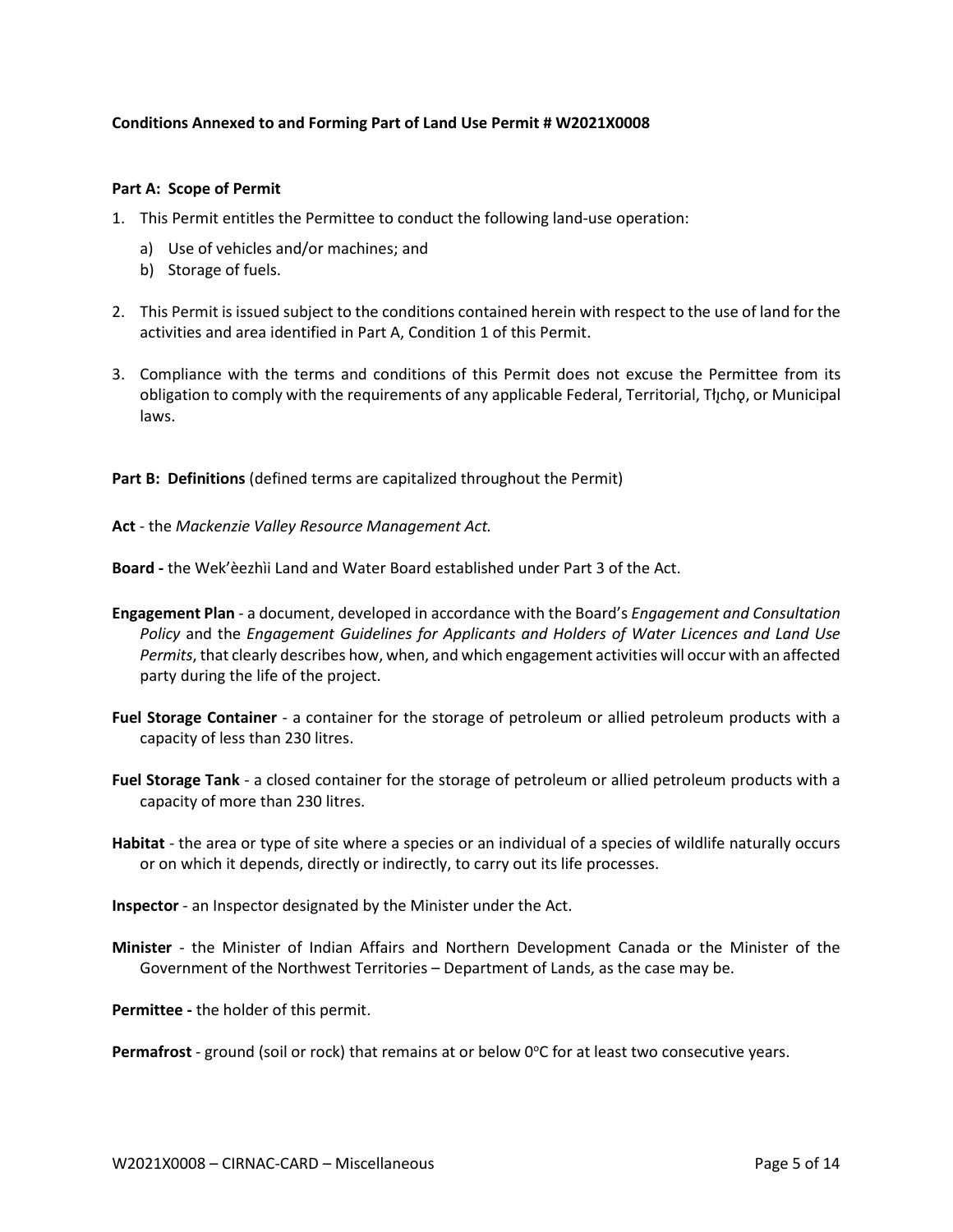- **Secondary Containment** containment that prevents liquids that leak from Fuel Storage Tanks or containers from reaching outside the containment area and includes double-walled Tanks, piping, liners, and impermeable barriers.
- **Spill Contingency Plan** a document, developed in accordance with Aboriginal Affairs and Northern Development Canada's *Guidelines for Spill Contingency Planning* that describes the set of procedures to be implemented to minimize the effects of a spill.
- **Safety Data Sheet**  a technical document, typically written by the manufacturer or supplier of a chemical, that provides information about the hazards associated with the product, advice about safe handling and storage, and emergency response procedures.
- **Toxic Material** any substance that enters or may enter the environment in a quantity or concentration or under conditions such that it:
	- a) Has or may have an immediate or long-term harmful effect on the environment or its biological diversity;
	- b) Constitutes or may constitute a danger to the environment on which life depends; or
	- c) Constitutes or may constitute a danger in Canada to human life or health.
- **Waste -** any garbage, debris, chemical, or Toxic Material to be used, stored, disposed of, or handled on land, and also as defined in section 51 of the Act**.**
- **Waste Management Plan** a document, developed in accordance with the Board's Guidelines for Developing a Waste Management Plan, that describes the methods of Waste management from Waste generation to final disposal.
- **Watercourse** a natural body of flowing or standing water or an area occupied by water during part of the year, and includes streams, springs, swamps and gulches but does not include groundwater.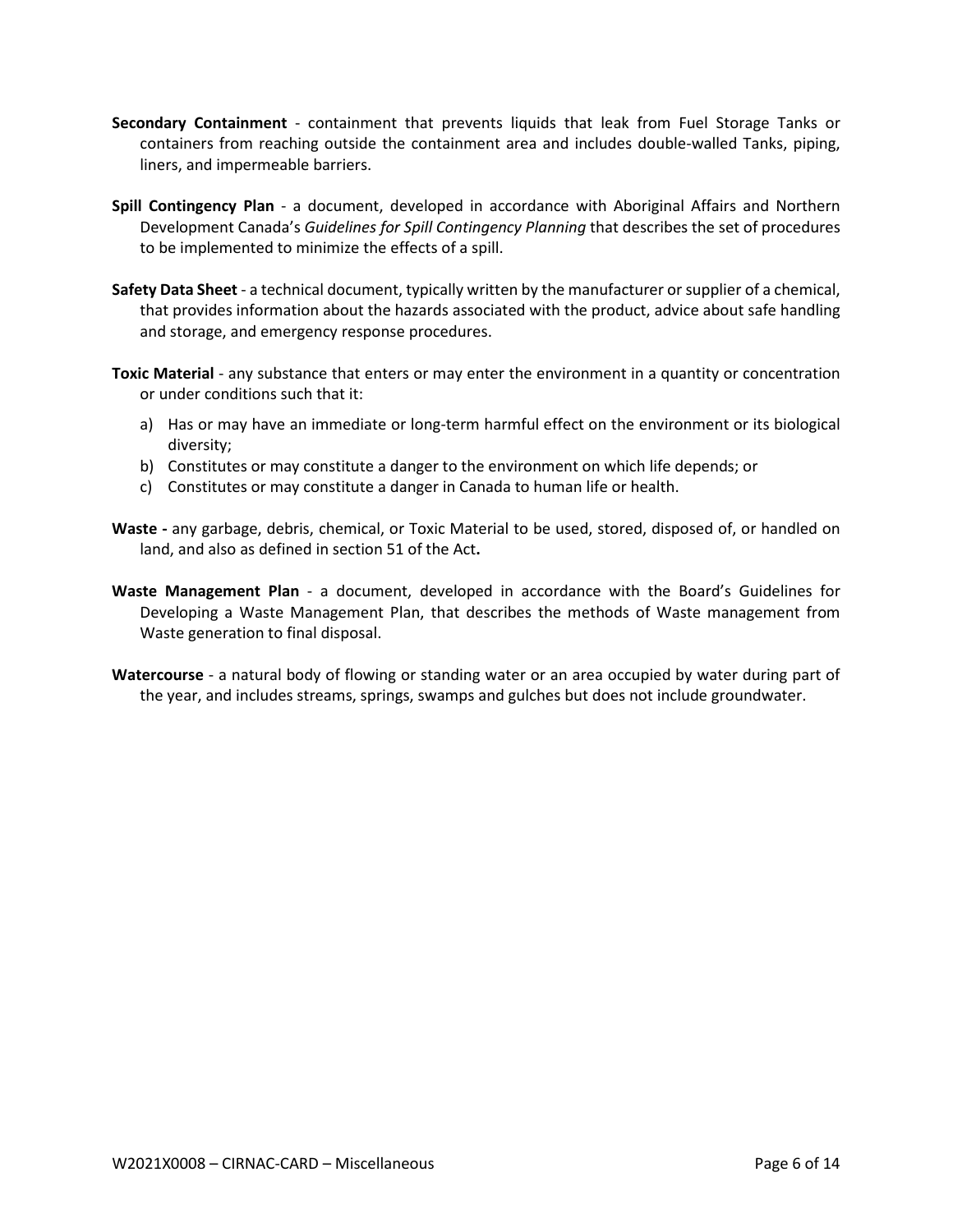Part C: Conditions Applying to All Activities (headings correspond to subsection 26(1) of the Mackenzie Valley Land Use Regulations)

|    | <b>Condition</b>                                                                                                                                                                                         | Category                                                  |
|----|----------------------------------------------------------------------------------------------------------------------------------------------------------------------------------------------------------|-----------------------------------------------------------|
|    | $26(1)(a)$ Location and Area                                                                                                                                                                             |                                                           |
| 1. | The Permittee shall only conduct this land-use<br>operation on lands designated in the<br>application.                                                                                                   | <b>LOCATION OF ACTIVITIES</b>                             |
| 2. | The Permittee shall use existing lines or roads.<br>$26(1)(b)$ Time                                                                                                                                      | <b>EXISTING LINES/ROADS</b>                               |
| 3. | At least 48 hours prior to the initial<br>commencement of the land-use operation, the<br>Permittee's Field Supervisor shall notify the<br>Board and contact an Inspector at (867) 669-<br>2442.          | <b>INITIAL NOTIFICATION - CONTACT</b><br><b>INSPECTOR</b> |
| 4. | At least 48 hours prior to commencement of<br>the land-use operation, the Permittee shall<br>provide the following information, in writing, to<br>the Board and an Inspector:                            | <b>IDENTIFY AGENT</b>                                     |
|    | a)<br>the name(s) of the person(s) in charge of<br>the field operation;<br>alternates; and<br>b)<br>all methods for contacting the above<br>c)<br>person(s).                                             |                                                           |
| 5. | At least ten days prior to the completion of the<br>land-use operation, the Permittee shall advise<br>an Inspector of:                                                                                   | <b>REPORTS BEFORE</b><br><b>FINAL REMOVAL</b>             |
|    | a) the plan for removal or storage of<br>equipment and materials;<br>when final cleanup and reclamation of the<br>b)<br>land used will be completed; and<br>when the Final Plan will be submitted.<br>c) |                                                           |
|    | 26(1)(c) Type and Size of Equipment                                                                                                                                                                      |                                                           |
| 6. | The Permittee shall only use equipment of a<br>similar type, size, and number to that listed in<br>the complete application.                                                                             | USE APPROVED EQUIPMENT                                    |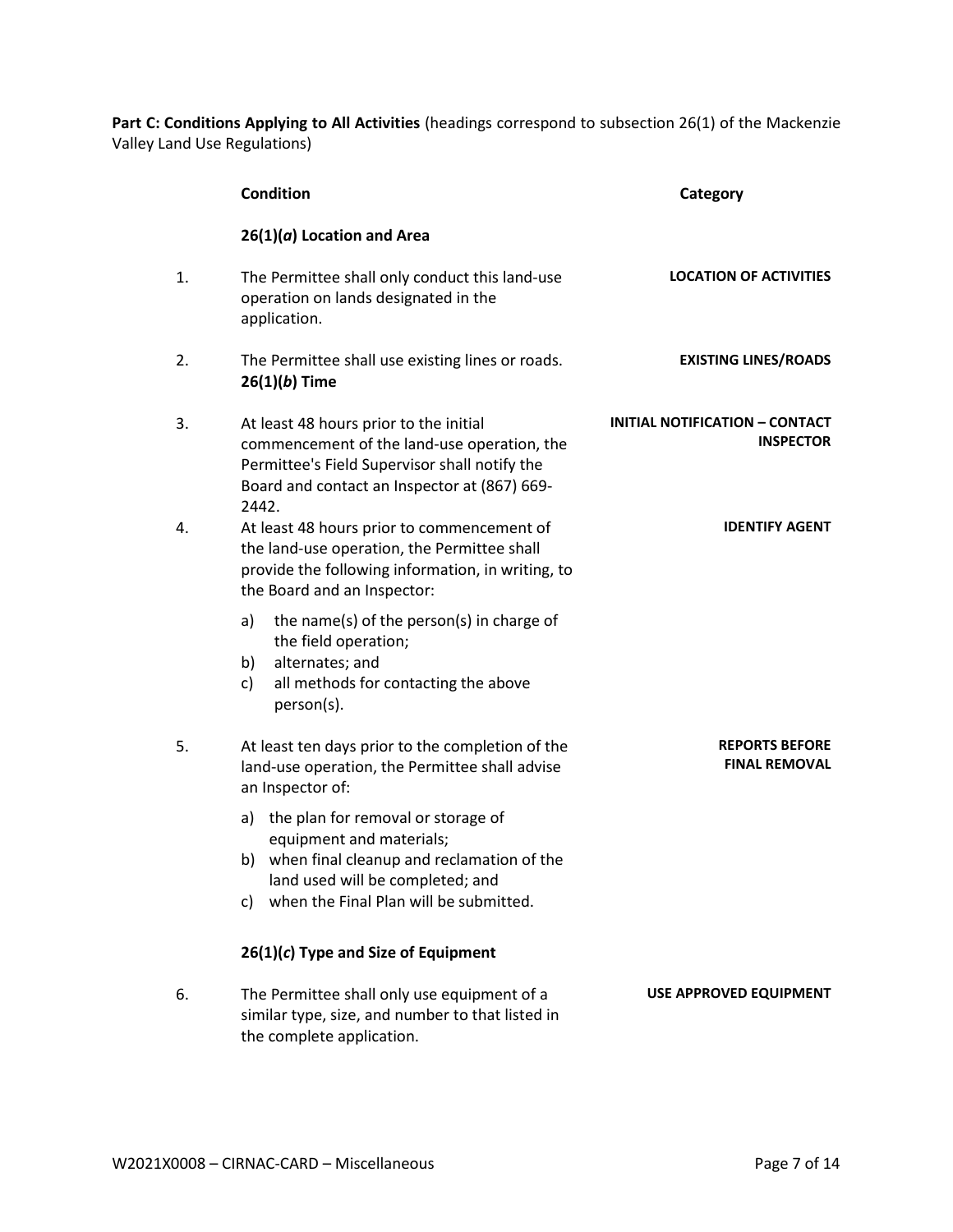# **26(1)(***d***) Methods and Techniques**

| <b>DETOURS AND CROSSINGS</b>       | Prior to the movement of any vehicle that<br>exerts pressure on the ground in excess of 35<br>kPa, the Permittee shall scout proposed lines<br>and routes to select the best location for<br>crossing streams and avoiding terrain obstacles. | 7.  |
|------------------------------------|-----------------------------------------------------------------------------------------------------------------------------------------------------------------------------------------------------------------------------------------------|-----|
| <b>STORAGE ON ICE</b>              | The Permittee shall not erect camps or store<br>material, other than that required for<br>immediate use, on the ice surface of a<br>Watercourse.                                                                                              | 8.  |
|                                    | 26(1)(e) Type, Location, Capacity, and<br><b>Operation of All Facilities</b>                                                                                                                                                                  |     |
| <b>CLEAN WORK AREA</b>             | The Permittee shall ensure that the land use<br>area is kept clean at all times.                                                                                                                                                              | 9.  |
|                                    | 26(1)(f) Control or Prevention of Ponding of<br>Water, Flooding, Erosion, Slides, and<br><b>Subsidence of Land</b>                                                                                                                            |     |
| PERMAFROST PROTECTION              | The Permittee shall insulate the ground surface<br>beneath all structures associated with this land-<br>use operation to prevent:                                                                                                             | 10. |
|                                    | a)<br>any vegetation present from being<br>removed;<br>the melting of Permafrost; and<br>b)<br>the ground settling and/or eroding.<br>c)                                                                                                      |     |
| <b>NATURAL DRAINAGE</b>            | The land-use operation shall not cause<br>obstruction to any natural drainage.                                                                                                                                                                | 11. |
| <b>PROGRESSIVE EROSION CONTROL</b> | The Permittee shall install and maintain suitable<br>erosion control structures as the land-use<br>operation progresses.                                                                                                                      | 12. |
| <b>REPAIR</b><br><b>EROSION</b>    | The Permittee shall apply appropriate<br>mitigation at the first sign of erosion.                                                                                                                                                             | 13. |
| <b>OFF-ROAD VEHICLE TRAVEL</b>     | The Permittee shall only conduct off-road<br>vehicle travel on snow-covered surfaces.                                                                                                                                                         | 14. |
| <b>PREVENTION OF RUTTING</b>       | The Permittee shall prepare the site in such a<br>manner as to prevent rutting or gouging of the<br>ground surface.                                                                                                                           | 15. |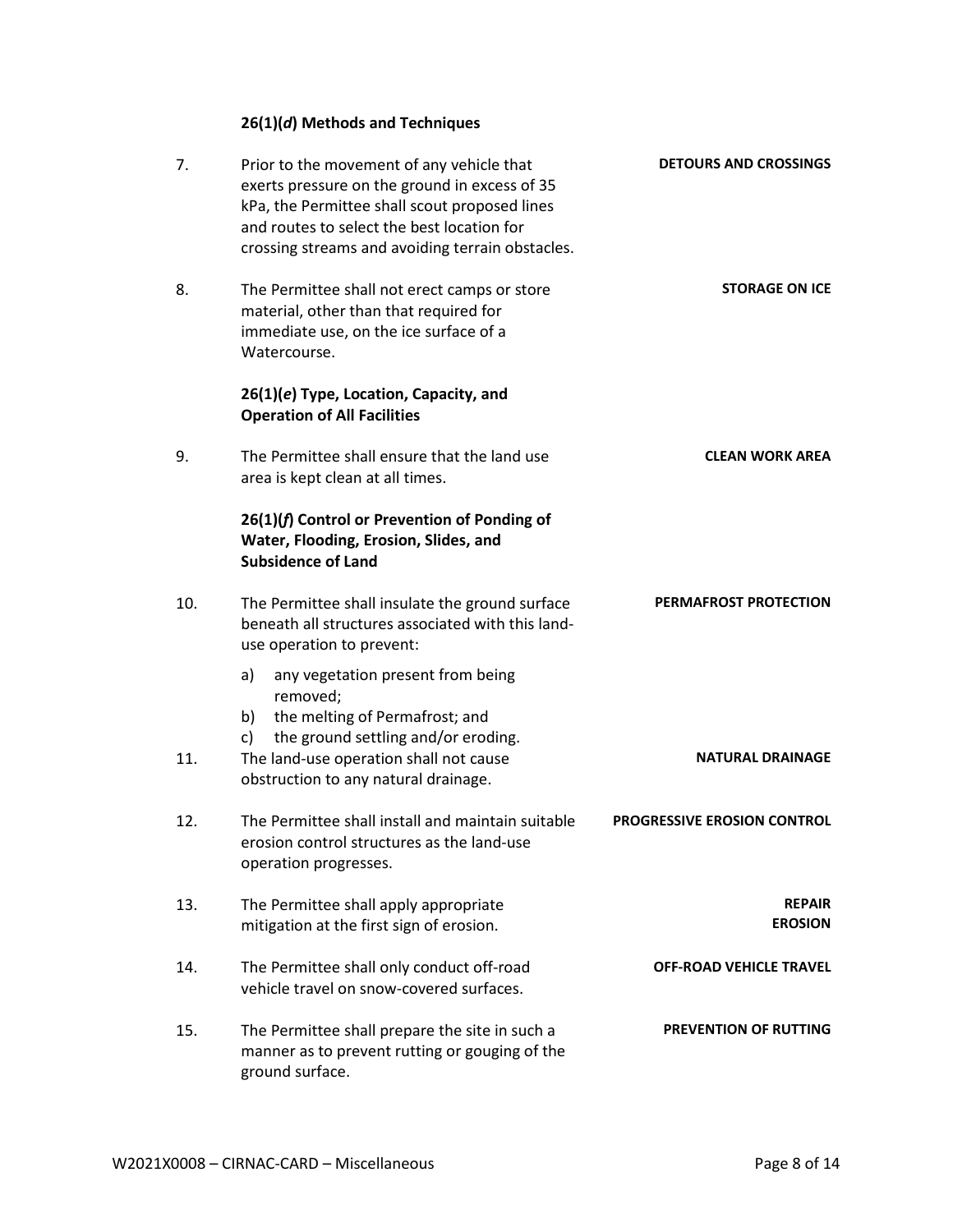| <b>SUSPEND OVERLAND TRAVEL</b>                        | The Permittee shall suspend overland travel of<br>equipment or vehicles at the first sign of rutting<br>or gouging.                                                                                                                                                                                        | 16. |
|-------------------------------------------------------|------------------------------------------------------------------------------------------------------------------------------------------------------------------------------------------------------------------------------------------------------------------------------------------------------------|-----|
| <b>VEHICLE MOVEMENT FREEZE-UP</b>                     | The Permittee shall not move any equipment or<br>vehicles unless the ground surface is in a state<br>capable of fully supporting the equipment or<br>vehicles without rutting or gouging.                                                                                                                  | 17. |
| <b>DRY FORDING</b>                                    | The Permittee shall use temporary bridges or<br>dry fording when crossing streams.                                                                                                                                                                                                                         | 18. |
| <b>EQUIPMENT: WATERCOURSE</b><br><b>BUFFER</b>        | The Permittee shall not remove vegetation or<br>operate heavy equipment within 100 metres of<br>the Ordinary High-Water Mark of any<br>Watercourse.                                                                                                                                                        | 19. |
| <b>EXCAVATION SETBACK</b>                             | The Permittee shall not excavate land within<br>100 metres of the Ordinary High-Water Mark of<br>any Watercourse, unless otherwise authorized<br>in writing by an Inspector.                                                                                                                               | 20. |
|                                                       | 26(1)(g) Use, Storage, Handling, and Ultimate<br><b>Disposal of Any Chemical or Toxic Material</b>                                                                                                                                                                                                         |     |
| <b>CHEMICALS</b>                                      | At least seven days prior to the use of any<br>chemicals that were not identified in the<br>complete application, the Safety Data Sheets<br>must be provided to the Board and an<br>Inspector.                                                                                                             | 21. |
| <b>WASTE CHEMICAL DISPOSAL</b>                        | The Permittee shall dispose of all Toxic Material<br>as described in the approved Waste<br>Management Plan.                                                                                                                                                                                                | 22. |
| <b>WASTE PETROLEUM DISPOSAL</b>                       | The Permittee shall dispose of all combustible<br>Waste petroleum products by removal to an<br>approved disposal facility.                                                                                                                                                                                 | 23. |
| <b>NOTIFICATION OF SOLID WASTE</b><br><b>DISPOSAL</b> | The Permittee shall provide written notification<br>to the Board and Inspector a minimum of 10<br>days prior to the initial deposit of Waste,<br>demonstrating that the licenced disposal facility<br>has agreed to accept the Waste and has the<br>capacity to receive the volumes of Waste<br>requested. | 24. |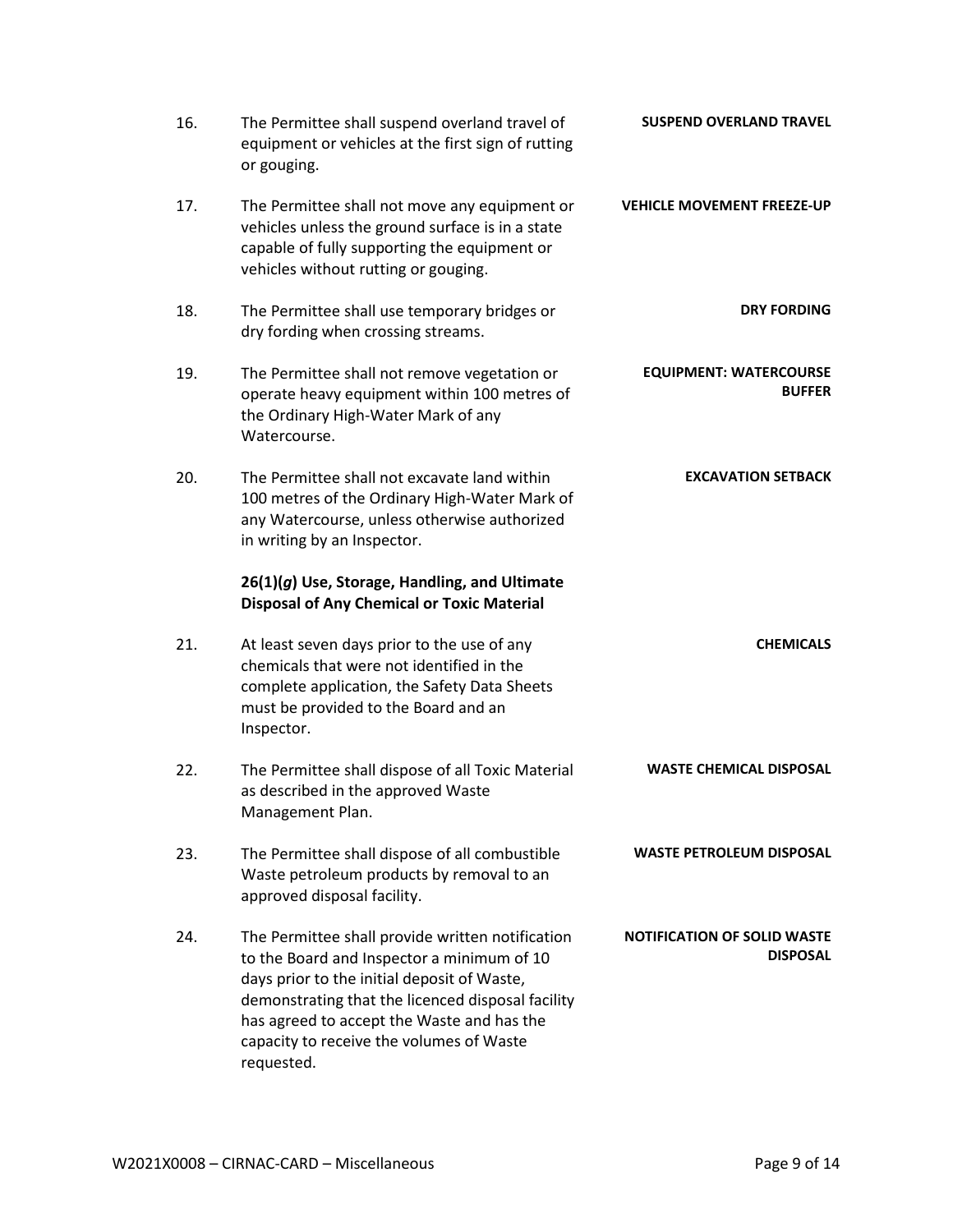# **26(1)(***h***) Wildlife and Fish Habitat**

| 25. | The Permittee shall take all reasonable<br>measures to prevent damage to wildlife and<br>fish Habitat during this land-use operation.                                                                                                                                                                                                                           | <b>HABITAT DAMAGE</b>           |
|-----|-----------------------------------------------------------------------------------------------------------------------------------------------------------------------------------------------------------------------------------------------------------------------------------------------------------------------------------------------------------------|---------------------------------|
|     | 26(1)(i) Storage, Handling, and Disposal of<br><b>Refuse or Sewage</b>                                                                                                                                                                                                                                                                                          |                                 |
| 26. | The Permittee shall dispose of all Waste as<br>described in the Waste Management Plan,<br>once approved, and shall annually review the<br>plan and make any necessary revisions to<br>reflect changes in operations, technology,<br>chemicals, or fuels, or as directed by the Board.<br>Revisions to the plan shall be submitted to the<br>Board for approval. | <b>WASTE MANAGEMENT</b>         |
| 27. | The Permittee shall keep all garbage and debris<br>in a secure container until disposal.                                                                                                                                                                                                                                                                        | <b>GARBAGE CONTAINER</b>        |
|     | 26(1)(j) Protection of Historical,<br><b>Archaeological, and Burial Sites</b>                                                                                                                                                                                                                                                                                   |                                 |
| 28. | The Permittee shall not operate any vehicle or<br>equipment within 150 metres of a known or<br>suspected historical or archaeological site or<br>burial ground.                                                                                                                                                                                                 | <b>ARCHAEOLOGICAL BUFFER</b>    |
| 29. | The Permittee shall not knowingly remove,<br>disturb, or displace any archaeological<br>specimen or site.                                                                                                                                                                                                                                                       | <b>SITE DISTURBANCE</b>         |
| 30. | The Permittee shall, where a suspected<br>archaeological or historical site, or burial<br>ground is discovered:                                                                                                                                                                                                                                                 | SITE DISCOVERY AND NOTIFICATION |
|     | immediately suspend operations on the<br>a)<br>site; and                                                                                                                                                                                                                                                                                                        |                                 |
|     | notify the Board at (867) 765-4592 or an<br>b)<br>Inspector at (867) 669-2442, and the<br>Prince of Wales Northern Heritage Centre<br>at 767-9347 ext. 71251 or ext. 71255.                                                                                                                                                                                     |                                 |
|     | 26(1)(k) Objects and Places of Recreational,<br><b>Scenic, and Ecological Value</b>                                                                                                                                                                                                                                                                             |                                 |

*Intentionally left blank.*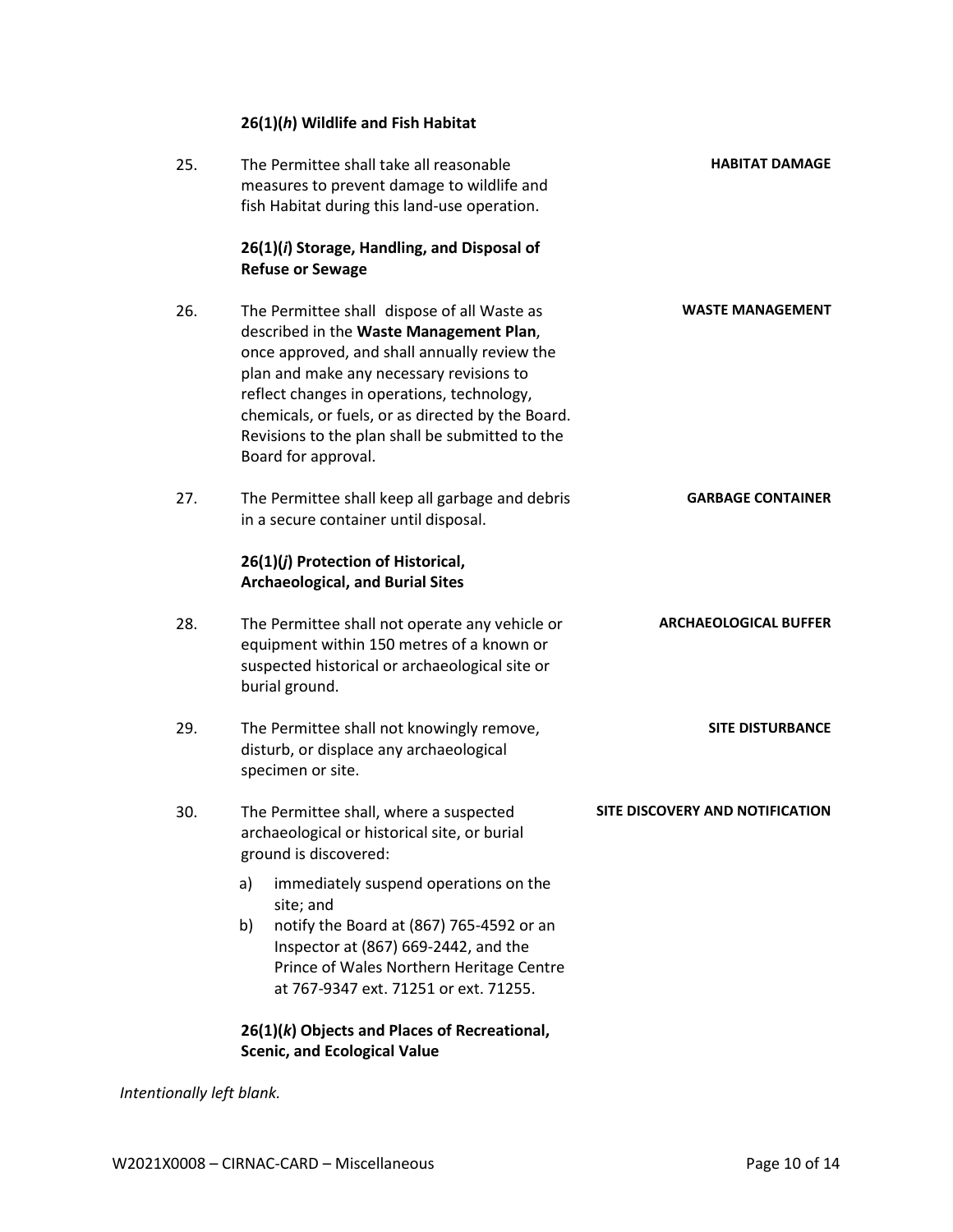# **26(1)(***l***) Security Deposit**

| <b>RESPONSIBILITY FOR REMEDIATION</b><br><b>COSTS</b> | All costs to remediate the area under this<br>Permit are the responsibility of the Permittee.                                                                                                                                                           | 31. |
|-------------------------------------------------------|---------------------------------------------------------------------------------------------------------------------------------------------------------------------------------------------------------------------------------------------------------|-----|
|                                                       | 26(1)(m) Fuel Storage                                                                                                                                                                                                                                   |     |
| <b>REPAIR LEAKS</b>                                   | The Permittee shall:                                                                                                                                                                                                                                    | 32. |
|                                                       | examine all Fuel Storage Containers and<br>a)<br>Tank for leaks daily while the Permittee is<br>onsite; and                                                                                                                                             |     |
| <b>FUEL STORAGE SETBACK</b>                           | repair all leaks immediately.<br>b)<br>The Permittee shall place Fuel Storage<br>Containers and or Tanks a minimum of 100<br>metres from the Ordinary High-Water Mark of<br>any Watercourse, unless otherwise authorized<br>in writing by an Inspector. | 33. |
| <b>FUEL CACHE SECONDARY</b><br><b>CONTAINMENT</b>     | The Permittee shall ensure that all fuel caches<br>have adequate Secondary Containment.                                                                                                                                                                 | 34. |
| <b>SECONDARY CONTAINMENT -</b><br><b>REFUELING</b>    | The Permittee shall set up all refueling points<br>with Secondary Containment.                                                                                                                                                                          | 35. |
| <b>FUEL CONTAINMENT</b>                               | The Permittee shall not allow petroleum<br>products to spread to surrounding lands or<br>Watercourses.                                                                                                                                                  | 36. |
| <b>FUEL ON LAND</b>                                   | The Permittee shall locate mobile fuel facilities<br>on land when the facilities are stationary for<br>more than 12 hours.                                                                                                                              | 37. |
| <b>MARK CONTAINERS AND TANKS</b>                      | The Permittee shall mark all Fuel Storage<br>Containers and Tanks with the Permittee's<br>name.                                                                                                                                                         | 38. |
| <b>MARK FUEL LOCATION</b>                             | The Permittee shall mark all stationary fuel<br>caches and fuel storage facilities with flags,<br>posts, or similar devices so that they are at all<br>times plainly visible to local vehicle travel.                                                   | 39. |
| <b>MAXIMUM FUEL ON SITE</b>                           | The Permittee shall have a maximum of 3690<br>litres of fuel stored on the land use site at any<br>time, unless otherwise approved by the Board.                                                                                                        | 40. |
| <b>REPORT FUEL LOCATION</b>                           | Within ten days of the establishment of any<br>fuel cache, the Permittee shall report the                                                                                                                                                               | 41. |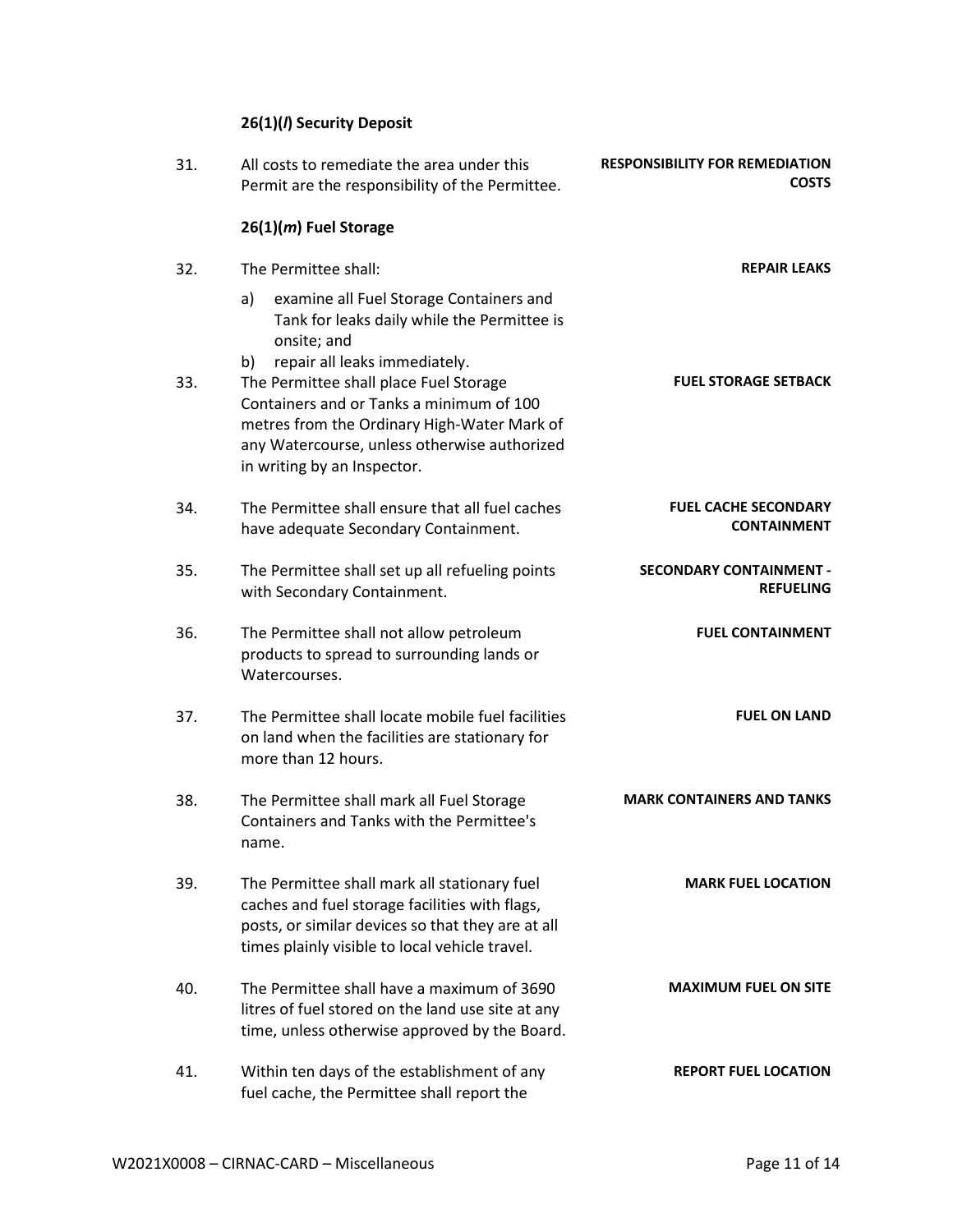|                               | location and quantity of the cache in writing to<br>the Board and an Inspector.                                                                                                                                                                                                                                                                                                                                                                                                                                         |     |
|-------------------------------|-------------------------------------------------------------------------------------------------------------------------------------------------------------------------------------------------------------------------------------------------------------------------------------------------------------------------------------------------------------------------------------------------------------------------------------------------------------------------------------------------------------------------|-----|
| <b>SEAL OUTLET</b>            | The Permittee shall seal all outlets of Fuel<br>Storage Containers and store the containers on<br>their sides with the outlets located at 3 and 9<br>o'clock, except for containers currently in use.                                                                                                                                                                                                                                                                                                                   | 42. |
| <b>SPILL CONTINGENCY PLAN</b> | The Permittee shall comply with the Spill<br>Contingency Plan, once approved, and shall<br>annually review the plan and make any<br>necessary revisions to reflect changes in<br>operations, technology, chemicals, or fuels, or<br>as directed by the Board. Revisions to the plan<br>shall be submitted to the Board for approval.                                                                                                                                                                                    | 43. |
| <b>SPILL RESPONSE</b>         | Prior to commencement of the land-use<br>operation the Permittee shall ensure that spill-<br>response equipment is in place to respond to<br>any potential spills.                                                                                                                                                                                                                                                                                                                                                      | 44. |
| <b>DRIP TRAYS</b>             | All equipment that may be parked for two<br>hours or more, shall have a haz-mat/drip tray<br>under it or be sufficiently diapered. Leaky<br>equipment shall be repaired immediately.                                                                                                                                                                                                                                                                                                                                    | 45. |
| <b>CLEAN UP SPILLS</b>        | The Permittee shall clean up all leaks, spills, and<br>contaminated material immediately                                                                                                                                                                                                                                                                                                                                                                                                                                | 46. |
| <b>REPORT SPILLS</b>          | During the period of this Permit, if a spill occurs<br>or is foreseeable, the Permittee shall:<br>implement the approved Spill Contingency<br>a)<br>Plan;<br>report it-immediately using the NU-NT Spill<br>b)<br>Report Form by one of the following<br>methods:<br>Telephone: (867) 920-8130<br>$\bullet$<br>Fax: (867) 873-6924<br>$\bullet$<br>E-mail: spills@gov.nt.ca<br>$\bullet$<br><b>Online: Spill Reporting and Tracking</b><br>Database<br>within 24 hours, notify the Board and an<br>C)<br>Inspector; and | 47. |
|                               | within 30 days of initially reporting the<br>d)<br>incident, submit a detailed report to the<br>Board and an Inspector, including<br>descriptions of causes, response actions,<br>and any changes to procedures to prevent                                                                                                                                                                                                                                                                                              |     |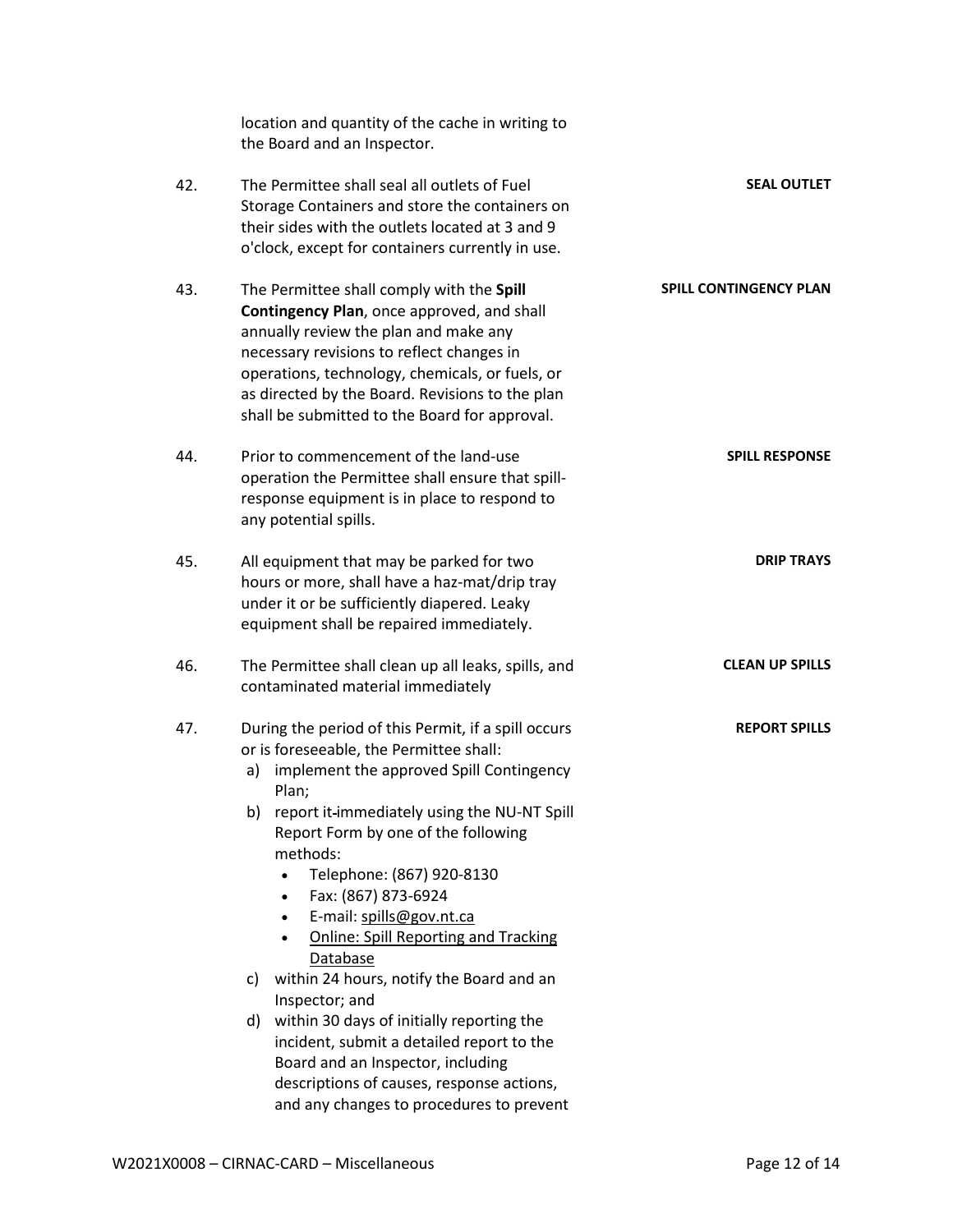similar occurrences in the future. Any updates to this report shall be provided to the Board and an Inspector in writing as changes occur.

### **26(1)(***n***) Methods and Techniques for Debris and Brush Disposal**

| 48. | The Permittee shall not clear any vegetation.                                                                                                                                                                                                                                                                                                                                                                                                                          | <b>NO CLEARING</b>                   |
|-----|------------------------------------------------------------------------------------------------------------------------------------------------------------------------------------------------------------------------------------------------------------------------------------------------------------------------------------------------------------------------------------------------------------------------------------------------------------------------|--------------------------------------|
|     | 26(1)(o) Restoration of the Lands                                                                                                                                                                                                                                                                                                                                                                                                                                      |                                      |
| 49. | All outstanding liabilities and obligations of the<br>Permittee in relation to work performed or<br>required to be performed under Land Use<br>Permit W2014X0004 are fully incorporated into<br>and subsumed under this Permit, and the<br>Permittee must therefore complete the<br>restoration and other obligations set out in or<br>incurred under Permit W2014X0004, as well as<br>such further obligations as may be set out in or<br>incurred under this Permit. | <b>TRANSFER OF LIABILITIES</b>       |
| 50. | Prior to the end of the land-use operation, the<br>Permittee shall complete all cleanup and<br>restoration of the lands used.                                                                                                                                                                                                                                                                                                                                          | <b>FINAL CLEANUP AND RESTORATION</b> |
| 51. | Prior to the end of the land-use operation, the<br>Permittee shall prepare the site in such a<br>manner as to facilitate natural revegetation.                                                                                                                                                                                                                                                                                                                         | <b>NATURAL VEGETATION</b>            |
|     | $26(1)(p)$ Display of Permits and Permit<br><b>Numbers</b>                                                                                                                                                                                                                                                                                                                                                                                                             |                                      |
| 52. | The Permittee shall display a copy of this Permit<br>in each campsite established to carry out this<br>land-use operation.                                                                                                                                                                                                                                                                                                                                             | <b>DISPLAY PERMIT</b>                |
| 53. | The Permittee shall keep a copy of this Permit<br>on hand at all times during this land-use<br>operation.                                                                                                                                                                                                                                                                                                                                                              | <b>COPY OF PERMIT</b>                |

### **26(1)(***q***) Biological and Physical Protection of the Land**